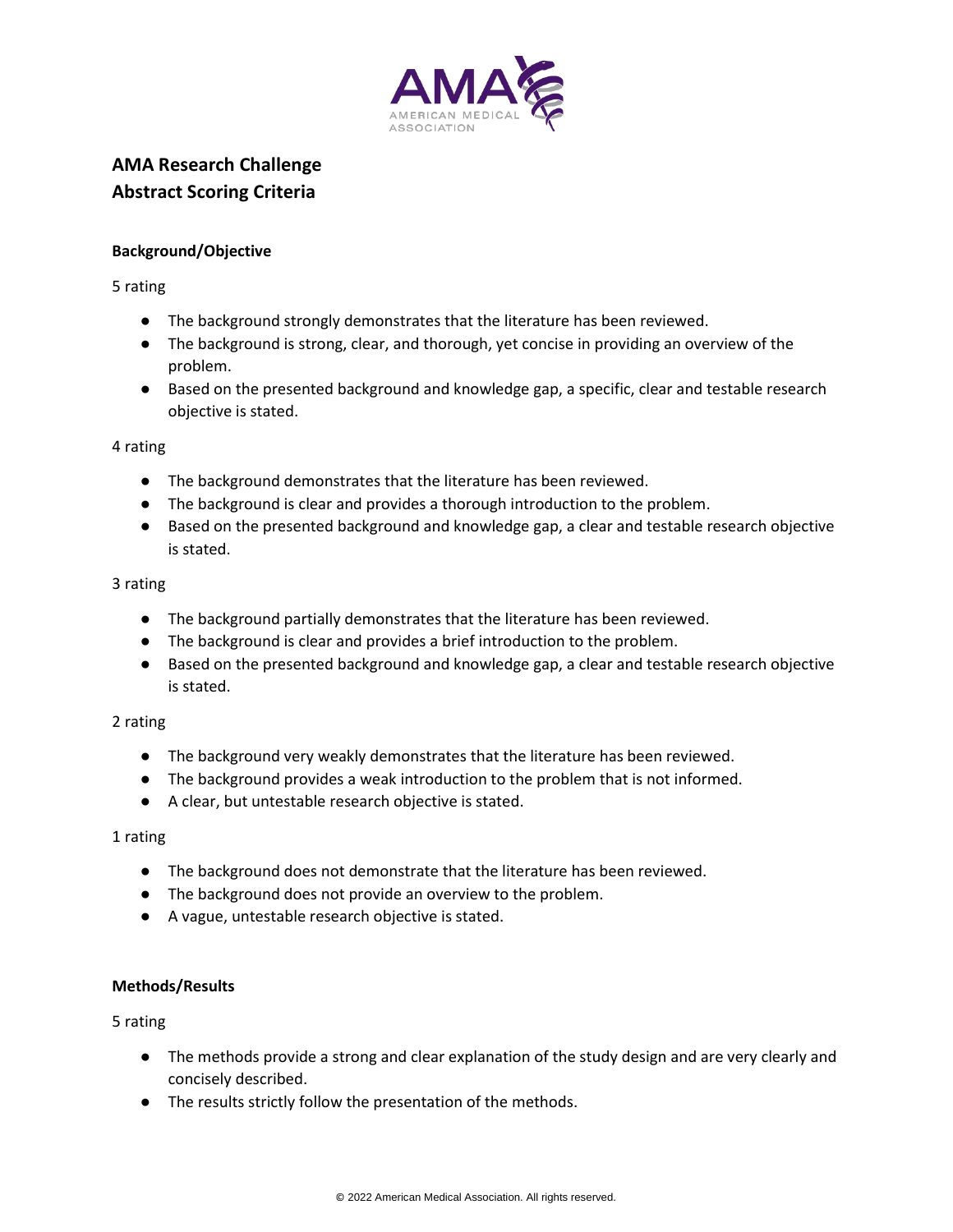

- The results are clear and connected to the purpose of the study.
- For clinical vignette, the clinical impact of this case is strikingly novel, or innovation may fill gaps that may yet be unrealized in medical practice with appropriate relevance discussed.

## 4 rating

- The methods provide a clear explanation of the study design and are well described.
- The results mainly follow the presentation of the methods.
- The results are clear and connected to the purpose of the study.
- For clinical vignettes, the case is an original concept or meets an unmet need in medical practice with appropriate relevance discussed.

## 3 rating

- The methods provide an adequate explanation of the study design.
- The results attempt to present findings but might be unclear or some information is missing from the results.
- The results follow the presentation of the methods.
- For clinical vignettes, some aspects of approach are original, others duplicate other efforts/studies.

## 2 rating

- The methods provide an unorganized explanation of the overall study design.
- The results attempt to present findings but might be unclear or some information is missing from the results.
- Results loosely follow the presentation of methods.
- For clinical vignettes, the case is poorly designed.

## 1 rating

- The methods provide an unclear and unorganized explanation of the study design.
- The results do not present concrete data, they are unclear findings and/or do not relate to the study purpose.
- The results do not follow the presentation of the methods.
- For clinical vignettes, does not provide any novel or relevant data.

## **Discussion/Conclusion**

5 rating

- The conclusion is fully supported by the study results and does not overstate the findings.
- Provides knowledge that likely will change action.
- For clinical vignettes, case discussion correlates with the novel finding of the presentation.

## 4 rating

● The conclusion is mostly supported by the study results.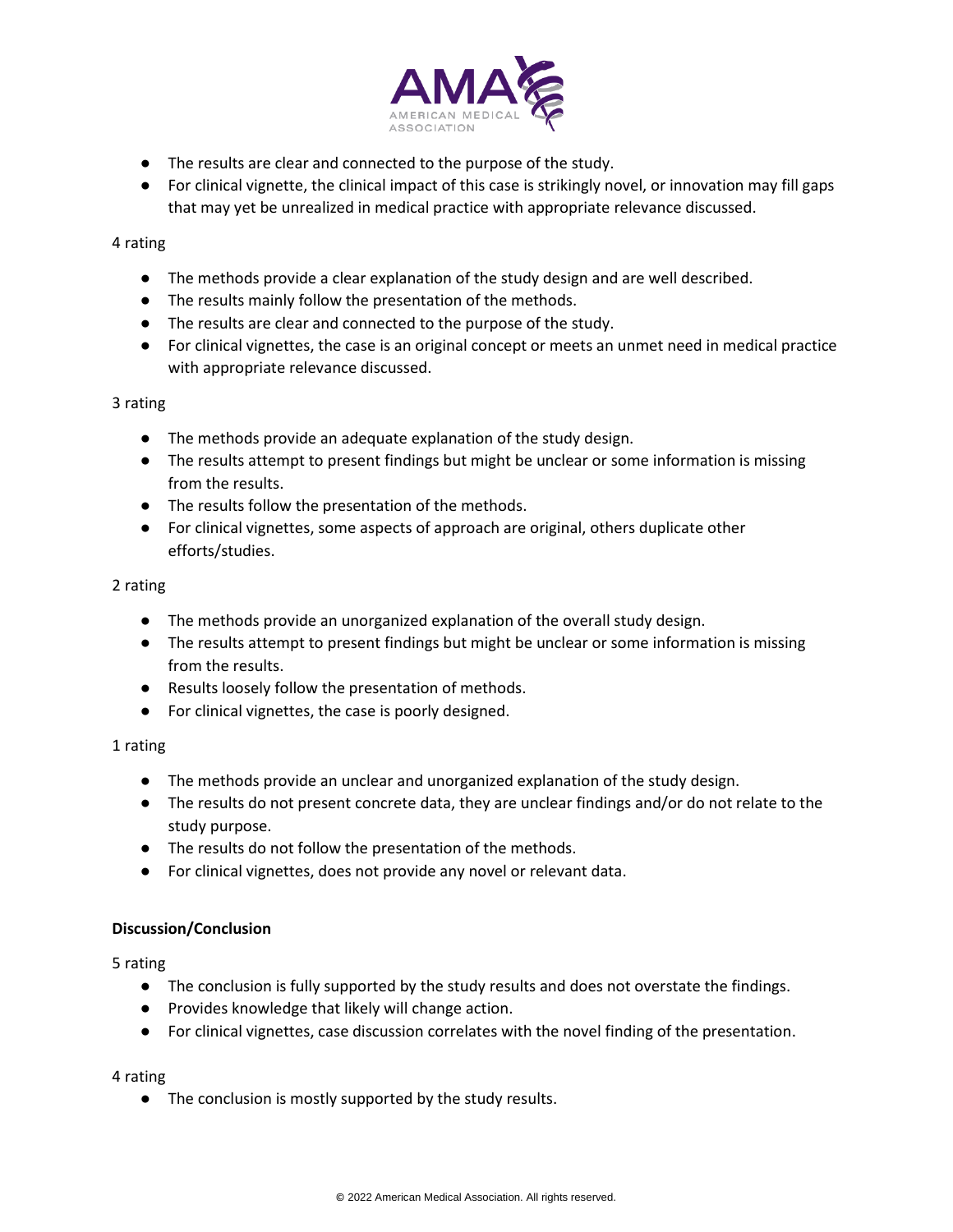

- Provides knowledge that may change action.
- For clinical vignettes, case discussion correlates with some findings of the presentation.

#### 3 rating

- The conclusion is only partially supported by the study results.
- Provides knowledge that likely will change action.
- For clinical vignettes, case discussion highlights a few elements of the presentation.

#### 2 rating

- The conclusion is weakly supported by the study results.
- Provides knowledge that likely will not change action.
- For clinical vignettes, case discussion does not demonstrate or highlight any novel ideas.

#### 1 rating

- The conclusion is not supported by the study results.
- Provides knowledge that likely will not change action.
- For clinical vignettes, case discussion is common and does not provide any new input.

## **Significance/Interest to the audience**

5 rating

- The study will definitely enhance clinical, research or educational behaviors with novel information
- The study will definitely attract the attention and interest of the audience
- The study is well-structured, logical and highlights the importance of the proposed work.

## 4 rating

- The study will very likely enhance clinical, research or educational behaviors with novel information
- The study will very likely attract the attention and interest of the audience
- The study is partially well-structured and highlights the importance of the proposed work.

## 3 rating

- The study will somewhat likely enhance clinical, research or educational behaviors with novel information.
- The study will attract the attention and interest of the audience
- The study is structured and highlights the importance of the proposed work.

2 rating

- The study will not likely enhance clinical, research or educational behaviors with novel information.
- The study will attract the attention and interest of a narrow audience.